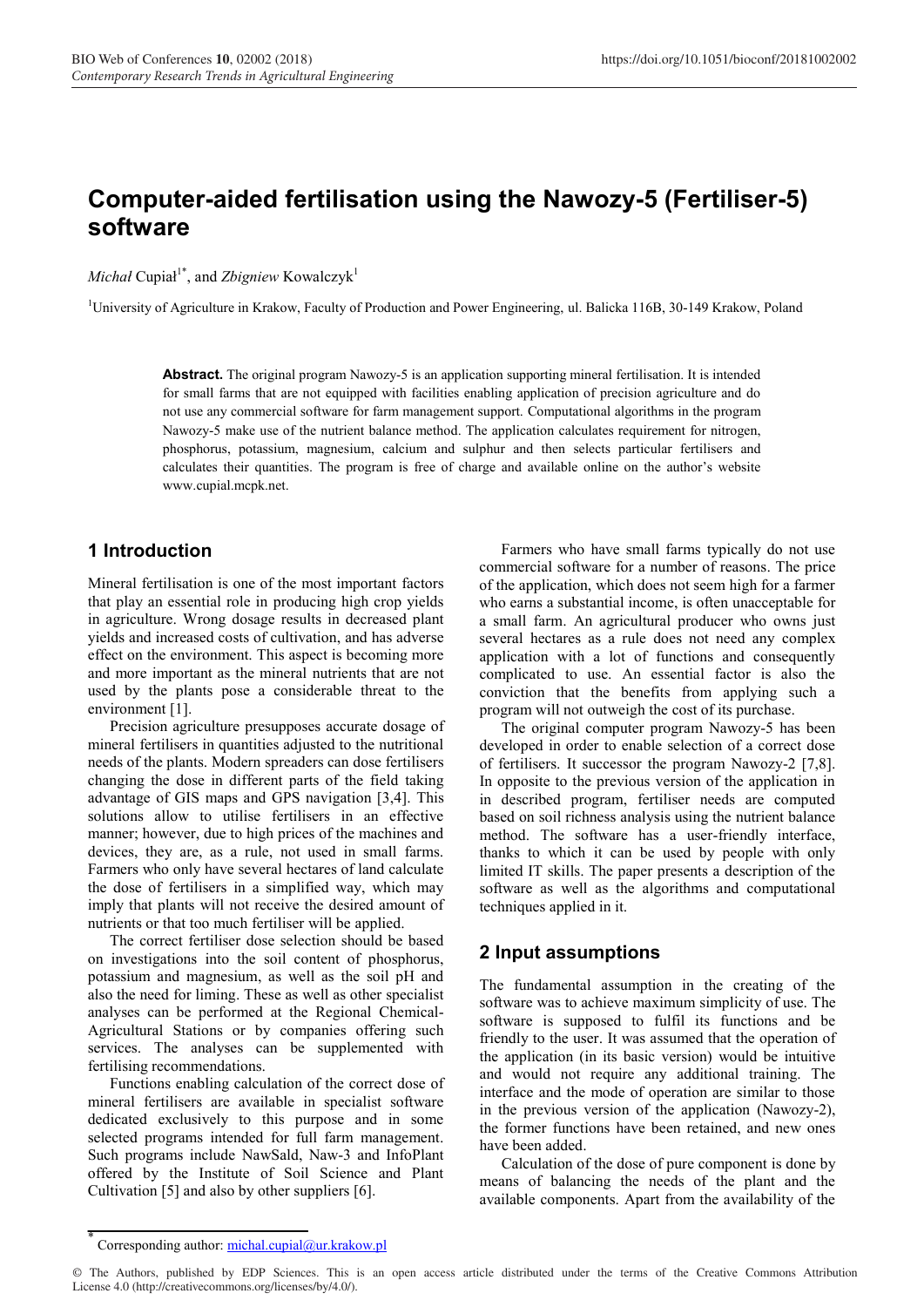components resulting from soil analysis, the balance is affected by other factors, such as e.g. forecrop, remains found in crop residues, organic fertilisation, green manure, etc. In the program, it is possible (albeit not recommended) to make calculations by means of the tabulation method used in the previous version of the program.

The program has been written in the Embarcadero RAD Studio environment and is intended for PCs with Windows operating system. It also runs on Linux. The application is completely free and available online. The language of the application is Polish, but the interface has been partially translated into English. It was assumed that the databases used would most of all concern conditions found in Poland; thus, full translation of the interface will only be expedient if the data are supplemented.

## **3 Description of the system**

The interface of the Nawozy-5 program is built in the form of tabs. Calculations are performed automatically after the user has entered the required data.

### **3.1 Computational methods and algorithms**

Calculation of the required dose of a pure component is made using the balance method. Fig. 1 shows a simplified calculation algorithm. The application calculates the balance using the data entered by the user as well as the data contained in the built-in database. The values are recalculated each time when the input parameters are changed. If the user has not entered any data, default values are taken for the calculations.



**Fig. 1.** Simplified calculation algorithm in the Nawozy-5 program.

The calculations start after the plant for which fertilisation is to be calculated has been selected. Data necessary for the calculations, contained in text files included with the program (marked as database in the diagram) are: information on mineral and organic

fertilisers, fertilising needs of the plants, plant data as well as conversion tables.

The basis for the calculations are data obtained from soil richness analysis, such the type of soil (agronomic category), phosphorus  $(K_2O)$ , potassium  $(P_2O_5)$  and magnesium (Mg) contents as well as the soil pH.

In order for the plant to be capable of producing proper crops, it has to absorb a certain quantity of nutrients. Nutritional requirements, i.e. the number of kilograms of each component per tonne of product or per hectare of land are calculated on the basis of the anticipated main and secondary crop yields. The amount of the necessary components is calculated by the program using the data contained in the tables specifying the amount of nutrients needed to produce 1 t of crop. The calculated value is adjusted by means of appropriate conversion coefficients that depend on soil richness, the type of component and organic fertilisation.

The mineral components that the plant can absorb from the soil are subtracted from the requirement calculated in this manner. They are found in organic fertilisers, in crop residues ploughed into the soil and in forecrop residues. All these parameters can be entered by the user. After the balancing is complete, the program calculates the quantity of pure component that should be supplied to the plant in mineral fertilisers.

Nitrogen (N) fertilisation is affected by other factors; therefore, additional procedures have been applied for this component in the program. In this case, the calculations require some extra parameters to be entered. As a result, a calculation is made of the number of points that enable adjustment of the calculated values. However, like in the case of the other mineral components, after the balancing the end result is the quantity of the component that should be supplied to the plant.

Based on the calculated dose of the pure component, the program allows to determine the types and quantities of the particular fertilisers that should be applied. This can be done automatically in the application or with the use of a calculation table.

In the case of automatic calculations, the program iteratively repeats the computational loop to calculate successively the quantities of fertilisers that ensure coverage of the pure component requirement. In the case of compound fertilisers, the fertiliser cover the needs with regard to at least one component while it does not exceed the needs for the other ones. In this manner, up to 5 fertilisers can be selected (automatically). There is also an option of dividing the dose of fertilisers in set proportions, which is particularly essential in the case of nitrogen fertilisers. Due to the fact that the program calculates the cost of fertilisation, the user can select the most economic variant of fertilisation. The built-in database contains most of the commercially available products along with current prices.

The application also provides access to a table (a spreadsheet) that is helpful in calculating fertiliser doses.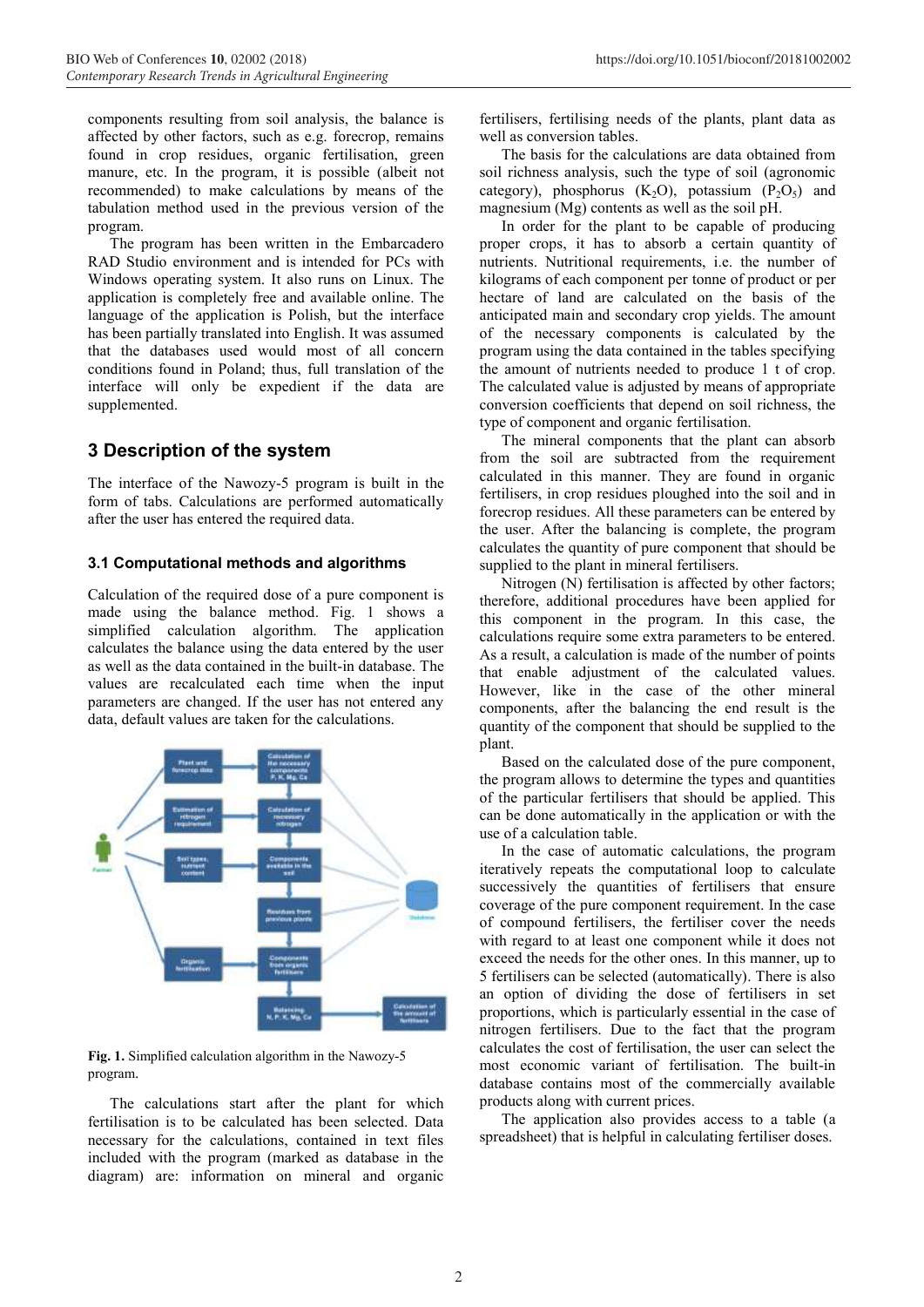#### **3.2 Layout and operation of the program**

The interface of the Nawozy-5 program has been built in the form of tabs. It was assumed that such a form of application would be most intuitive for less advanced users. This form of application allows to enter data that are necessary for performing the calculations while maintaining the default values of the remaining parameters.

When the program is launched, it opens the tab that enables the user to enter the plant and forecrop. Entering a cultivated plant is the first parameter that is needed to start the calculations. This is the only required parameter; the other ones can be left as default.

Fig.2 shows the tab with the content of mineral nutrients in the soil.



**Fig. 2.** Example of a screenshot of the Nawozy-5 program (data entry window).

The colours intuitively correspond to soil richness. These data are the results that were obtained in the course of soil testing at the Regional Chemical-Agricultural Stations. In this tab it is also possible to specify organic fertilisation (type and dose).

A separate tab concerns nitrogen fertilisation. In it, the user can specify the factors that affect fertilisation with this component. The point score obtained has an impact on the balance of this component.

Enabling visibility of the calculation tables in the software options enables checking the individual components of the balance.

In the program, there are two tabs that contain results of the final calculations: the dose of the component and mineral fertilisers (Fig. 3).

The table with the calculated dose of the individual components contains values in kilograms of the pure component per hectare as well as the total dose for the whole field. The final calculations are contained in the tab that enables selection of mineral fertilisers. The user can change the types of fertilisers until the desired effect is achieved. If the selected fertilisers do not allow for the components to be balanced, then the program will signal this with a proper message. The automatic selection of fertilisers can be replaced with a table allowing the quantities of fertilisers to be entered manually.

The last tab is used for calculations of the operational parameters of the fertiliser spreader.

| Fernan              |  | Percent             | <b>Quantity [kg]</b> | Animat (d) |  |
|---------------------|--|---------------------|----------------------|------------|--|
| 1. Polloska 6-20-30 |  | $+ 100 +$           | 46                   | \$43.91    |  |
| 2. Historia         |  | $-1100$ $\pm$       | юï                   | 457.49     |  |
| 1 Solpofamwa        |  | $+ 100 +$           | 'n                   | 22.23      |  |
| 4 Superfectal       |  | $+ 100$ $\pm$       | q                    | 2.03       |  |
| 4 Lubopton          |  | $\bullet$ 100 $\pm$ | 263                  | 100.99     |  |
| Total               |  | NPAMg = 0000        | 1132                 | 1293.62    |  |

**Fig. 3.** Example of a screenshot of the Nawozy-5 program (calculated dose of fertiliser).

Calculations made for each field can be saved in a file for future reference. The program is provided with files containing data that are necessary for the calculations. These files can be modified by the user with any text editor with the structure of the file retained. Data concerning fertilisers and cultivated plants can be edited from within the application. This way, the fertiliser prices can be updated.

#### **3.3 Availability of the application**

The program Nawozy-5 is generally available for both private users and companies and institutions. It can be downloaded from the author's website and it is free from any charges. Even though the program is free, its registration is required in order to obtain access to some functions (Fig.4).

|  |                                           | Please complete the registration form:                                                                                                                   |  |  |
|--|-------------------------------------------|----------------------------------------------------------------------------------------------------------------------------------------------------------|--|--|
|  | <b>Subvare</b><br>Namic<br><b>Simune:</b> | $QTH-7$<br>회                                                                                                                                             |  |  |
|  |                                           | Michael                                                                                                                                                  |  |  |
|  |                                           | 35 F.U<br>Cupini                                                                                                                                         |  |  |
|  | Eidlat                                    | test@mcpk.mat                                                                                                                                            |  |  |
|  | Jola.<br>naivie                           | a1                                                                                                                                                       |  |  |
|  | 08766.                                    | <b>Drive the capicha code</b>                                                                                                                            |  |  |
|  |                                           | Clear L Send                                                                                                                                             |  |  |
|  |                                           | Thank you for registering the program.<br>Registration details have been sent to adres lest@mcpk.net<br>Check that the message is not in the spam folder |  |  |

**Fig. 4.** Software registration website.

Registration of the program is free of charge. It was introduced in order to determine the number of users. Even though the application was not additionally promoted, 326 downloads of the program were recorded (including 27 downloads from the English version of the website) within 6 months of commencing the statistics. During this time, the software website was visited by 579 users. Not many people decided to register the